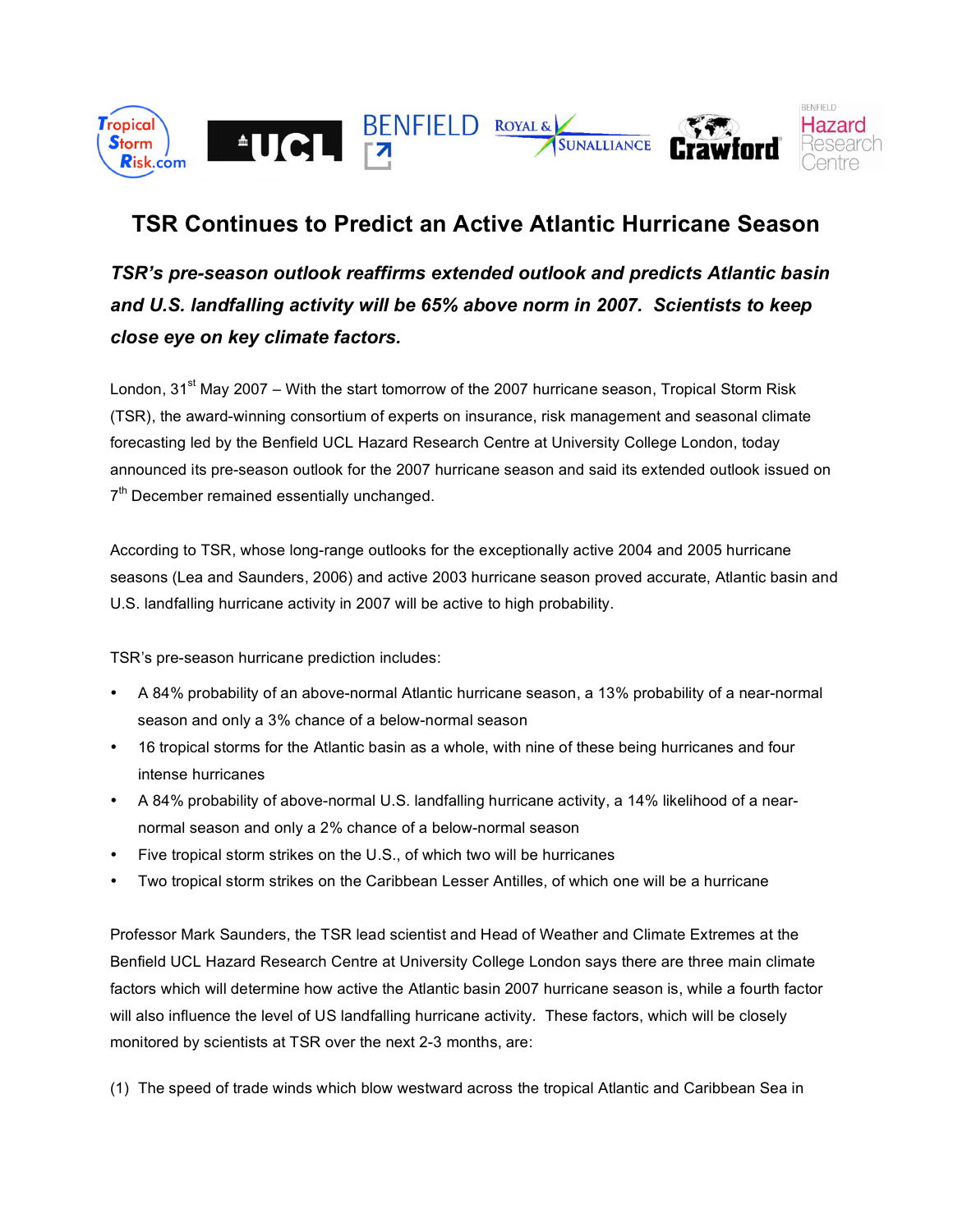August and September. These winds influence cyclonic vorticity and vertical wind shear over the main hurricane track region. Cyclonic vorticity either helps or hinders the spinning up of storms depending upon its anomaly sign and magnitude. Vertical wind shear either helps or hinders a vertically coherent storm vortex from developing depending upon its magnitude.

- (2) The temperature of the sea waters between west Africa and the Caribbean where many hurricanes develop during August and September. Waters here provide heat and moisture to help power the development of storms within the hurricane main development region.
- (3) The presence of African dry air and Saharan dust over the hurricane main development region. Dry air and dust inhibits thunderstorm occurrence and tropical storm formation as happened during the start of the 2006 hurricane season.
- (4) Tropospheric wind anomalies between heights of 925mb and 400mb over North America, the east Pacific and the North Atlantic. Wind anomalies in these regions in July are indicative of persistent atmospheric circulation patterns that either favour or hinder evolving hurricanes from reaching US shores during August and September.

Allaying concerns over a repeat of the 2004 and 2005 US hurricane seasons, which saw nine hurricanes strike the US, Professor Saunders added: *"A repeat of the devastation seen in 2004 and 2005 is unlikely.* The more likely scenario is that 2007 will produce US landfalling activity close to or slightly above the *1995-2006 norm level".*

TSR forecasts may be accessed through the website www.tropicalstormrisk.com.

Reference: Lea, A. S. and M. A. Saunders, How well forecast were the 2004 and 2005 Atlantic and US hurricane seasons? *Weather*, **61**, no. 9, 245-249, 2006.

#### -ENDS-

## **For further information please contact:**

Ansi Vallens Professor Mark Saunders Chris Gatland Signals & Strategies Lead Scientist, TSR Consortium Benfield New York **Benfield Hazard Research Centre, UK** London, UK Tel: +1 518 392 4238 Tel: +44 (0) 1483 204187 Tel: +44 (0) 20 7578 7485 ansisvallens@taconic.net mas@mssl.ucl.ac.uk chris.gatland@benfieldgroup.com